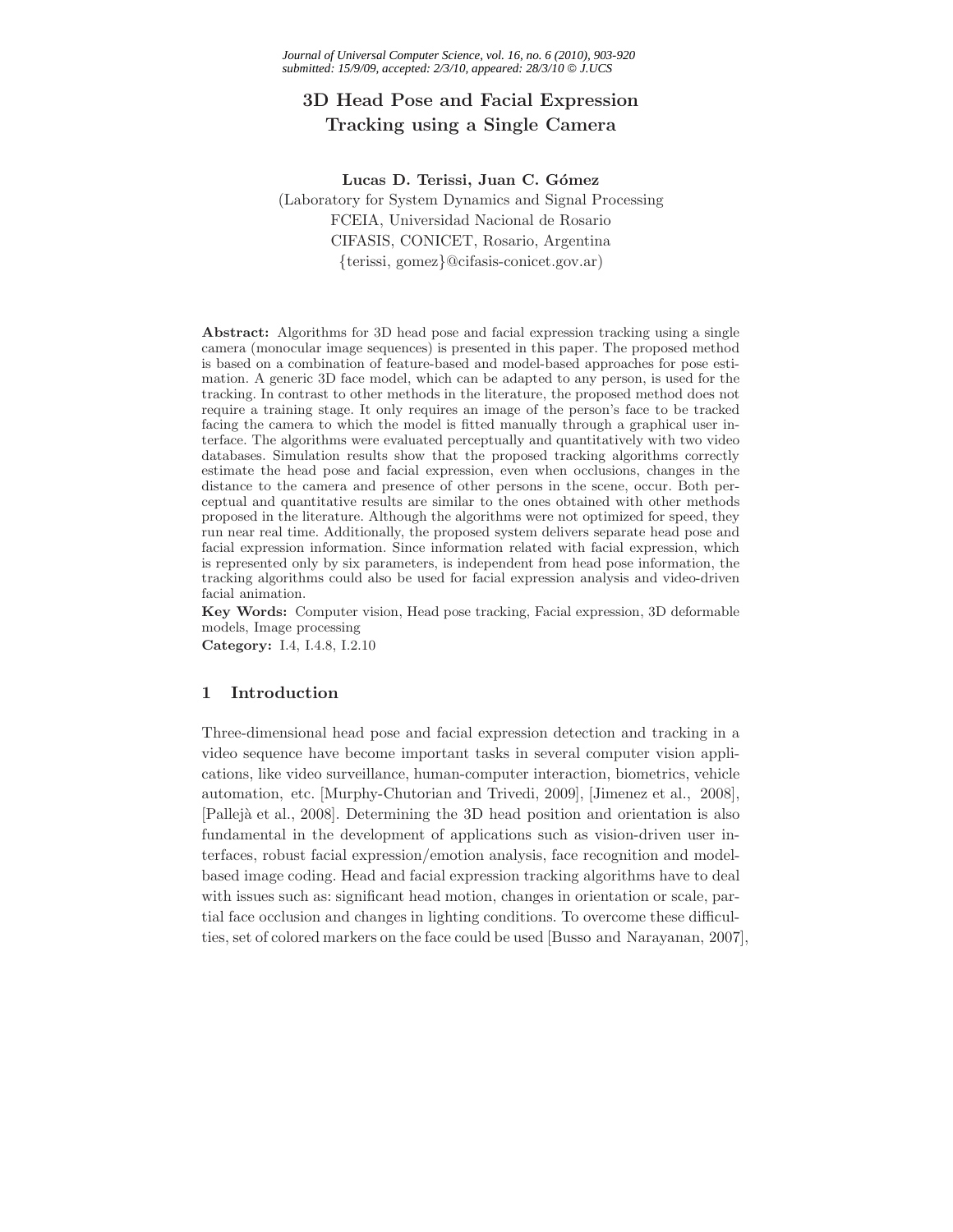[Savrana et al., 2006], [Terissi and G´omez, 2007]. In this way, the tracking is simplified but the range of applications becomes very limited because a *make-up* stage is needed, which could be annoying and time-consuming.

Different approaches have been proposed in recent years for tracking moving objects in a scene. The different approaches proposed in the literature could be broadly classified as feature-based [Cristinacce and Cootes, 2006] or modelbased [Dornaika and Ahlberg, 2006]. Feature-based approaches rely on tracking local regions of interest, like key points, curves, optical flow, or skin color. In the model-based approach, a 2D or 3D model of the object to be tracked is used to estimate the pose/location of the object in the scene. The model is projected onto the image in order to find correspondences between 3D and 2D object features. These features can be edges, line segments, points, etc. Then, the object-image correspondences are used to compute the pose of the object by matching the model to the tracked features. Several of these model-based algorithms need a training using several images of the object to be tracked in different positions [Li et al., 2007].

The head pose and facial expression tracking system presented in this paper uses both ideas. It make use of a generic 3D face model to determinate the image features to track at each frame of the image sequence as in feature-based approaches. Then, similarly to the case of model-based approaches, the pose is estimated by matching the model to the tracked features. In head pose estimation the 3D face model is considered as a rigid object. For estimating the current facial expression, an adaptation of the procedure to estimate the pose of the face is used, in this case the model is treated as a deformable object. The tracking system proposed in this paper does not require a training stage, requiring only an image of the person's face to be tracked facing the camera, that is used to manually fit the model to it. This fitting procedure is performed through a graphical user interface developed by the authors and it only takes a couple of minutes. To track the head pose and facial expression, online information (previous frames) and offline information (reference images) are considered. The use of offline information, as proposed in [Vacchetti et al., 2004], leads to more robust tracking against situations where face occlusion and jitter in the images are present.

The rest of this paper is organized as follows. In section 2 the generic 3D face model used in this work is described. The tracking algorithms proposed in this paper are presented in section 3 and the algorithms for pose and facial expression estimation are described in section 4. Section 5 shows some simulations and experimental results of the proposed algorithms. Finally, some conclusions are given in section 6.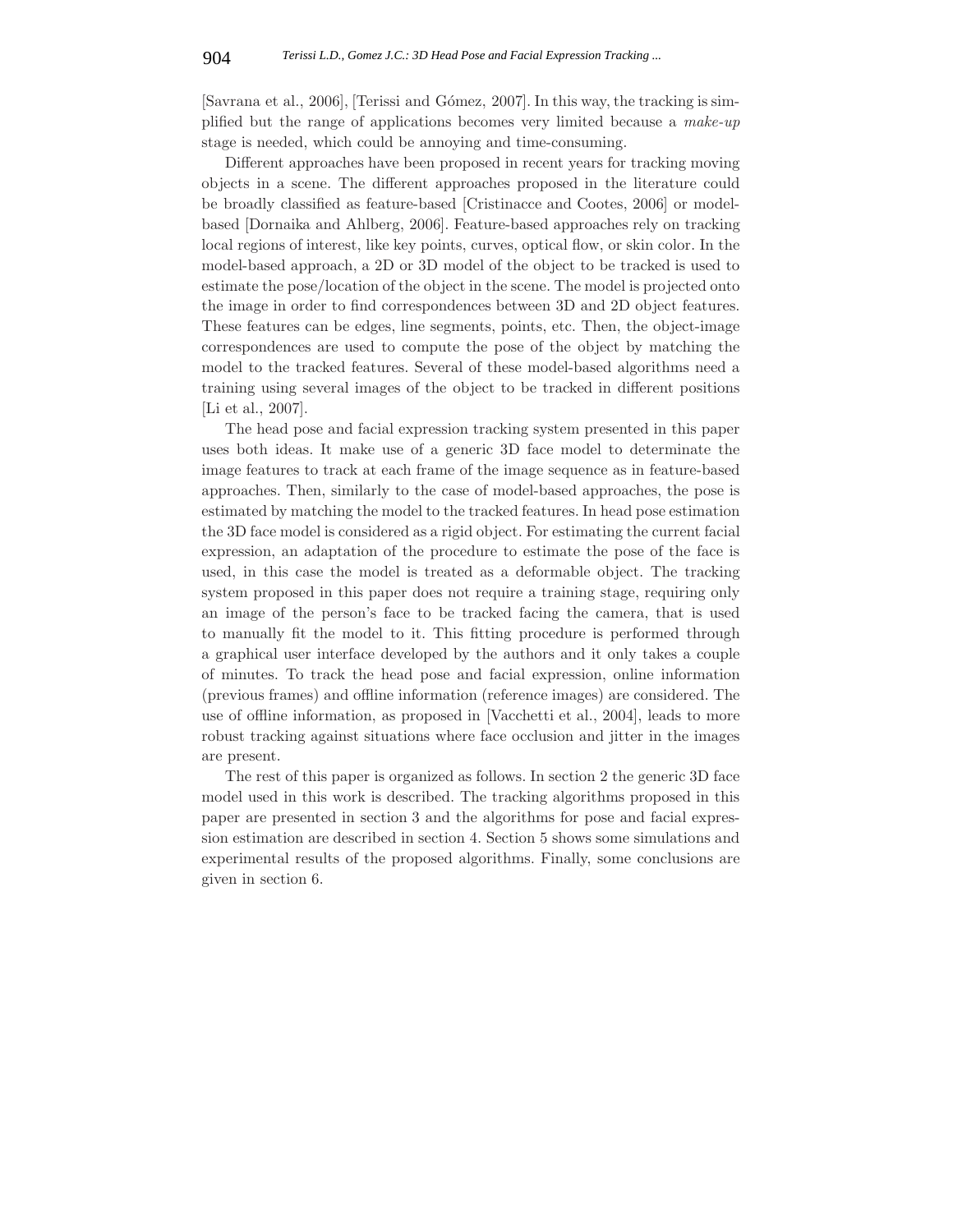## **2 Parameterized 3D Face Model**

In this paper, the generic 3D face model *Candide-3* [Ahlberg, 2001] is used for face representation. This 3D face model was developed at Linköping University, Sweden, and it was widely used in computer graphics, computer vision and model-based image-coding applications. The shape of this wireframe face model is given by a set of 3D vertices and triangular patches, see Figure 1. The model defines a set of Shape Units and Animation Units to control the appearance of the face and to animate it, respectively [Ahlberg, 2001]. Shape Units indicate how to deform the model for the purposes of, for instance, changing the position of the eyes, nose and mouth, making the mouth wider, etc. Similarly, Animation Units are used to control the movements of the mouth, eyes, eyebrows, etc.



**Figure 1:** *Candide-3* model.

The 3D face model is fully described by a 3N-vector **g** consisting of the concatenation of the 3D coordinates  $\mathbf{g}_i$ ,  $i = 1, ..., N$ , of the N vertices of the model. Vector **g** can be written as

$$
\mathbf{g} = \bar{\mathbf{g}} + \mathbf{S}\boldsymbol{\sigma} + \mathbf{A}\boldsymbol{\alpha} \tag{1}
$$

where  $\bar{g}$  is the mean shape of the model, and the columns of matrices **S** and **A** are the Shape and Animation Units, respectively. Vectors  $\sigma$  and  $\alpha$  contain the shape and animation parameters, respectively.

The pose of the face model is given by its position and orientation with respect to the camera. The pose is defined by six parameters,  $t_x$ ,  $t_y$  and  $t_z$ , representing the model translation, and  $\theta_x$ ,  $\theta_y$  and  $\theta_z$ , representing the model rotation around three axes. Thus, the head position, facial appearance and facial expression of the 3D face model are given by the following set of parameters

$$
\{t_x, t_y, t_z, \theta_x, \theta_y, \theta_z, \boldsymbol{\sigma}, \boldsymbol{\alpha}\}\tag{2}
$$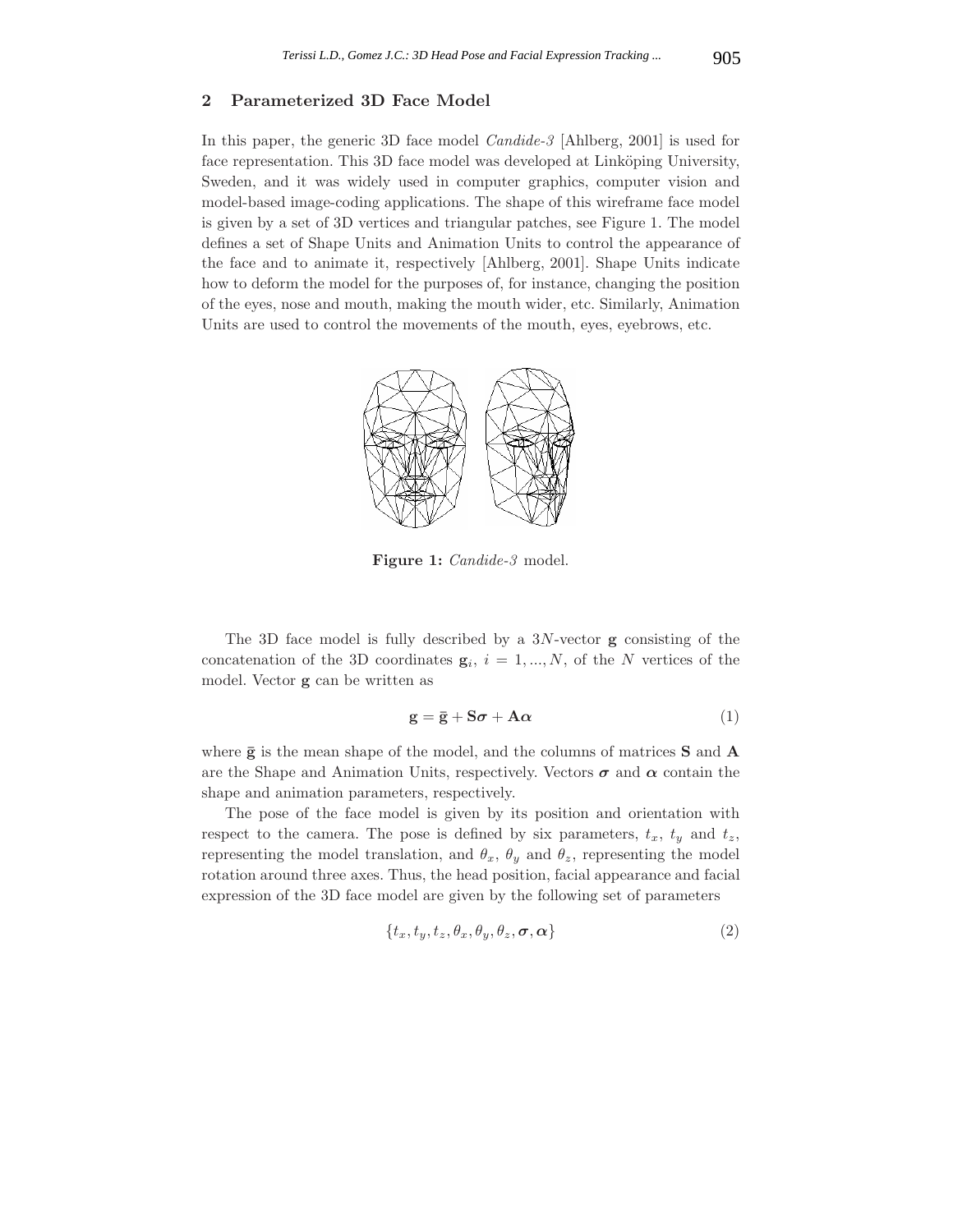#### **2.1 Perspective Projection Model**

The perspective projection of the 3D model onto the 2D image, *i.e.*, the mapping between 3D and 2D vertices, is given by a 3×4 projection matrix **T** defined as

$$
\mathbf{T} = \mathbf{KP} \tag{3}
$$

where **K** is the  $3 \times 3$  camera calibration matrix that depends on the internal parameters of the camera such as focal length, skew coefficient, etc., and **P** is the  $3 \times 4$  pose matrix that depends on  $\theta_x$ ,  $\theta_y$ ,  $\theta_z$ ,  $t_x$ ,  $t_y$  and  $t_z$ . The internal parameters of the camera can be estimated by several methods proposed in the literature [Sturm and Maybank, 1999], [Zhang, 2000].



**Figure 2:** Perspective projection scheme.

The classical calibration methods make use of a calibration pattern of known size such as a 2D or 3D calibration grid with regular patterns painted on it. In the rest of this paper, it is assumed that the camera has been calibrated thus, the camera calibration matrix **K** containing the intrinsic camera parameters is known. Then, given a pose **P** of the object, the projection of any 3D point onto the image can be computed as

$$
[x, y, 1]^T = \mathbf{T}[X, Y, Z, 1]^T
$$
\n
$$
(4)
$$

where  $[x, y]$  is the coordinate vector in the 2D image obtained by the perspective projection of the 3D point  $[X, Y, Z]$ . This projection is depicted in Fig. 2.

## **2.2 Face Model Set-Up**

In order to track the head pose and facial expression of a particular person's face in an image sequence, the appearance of the generic 3D face model should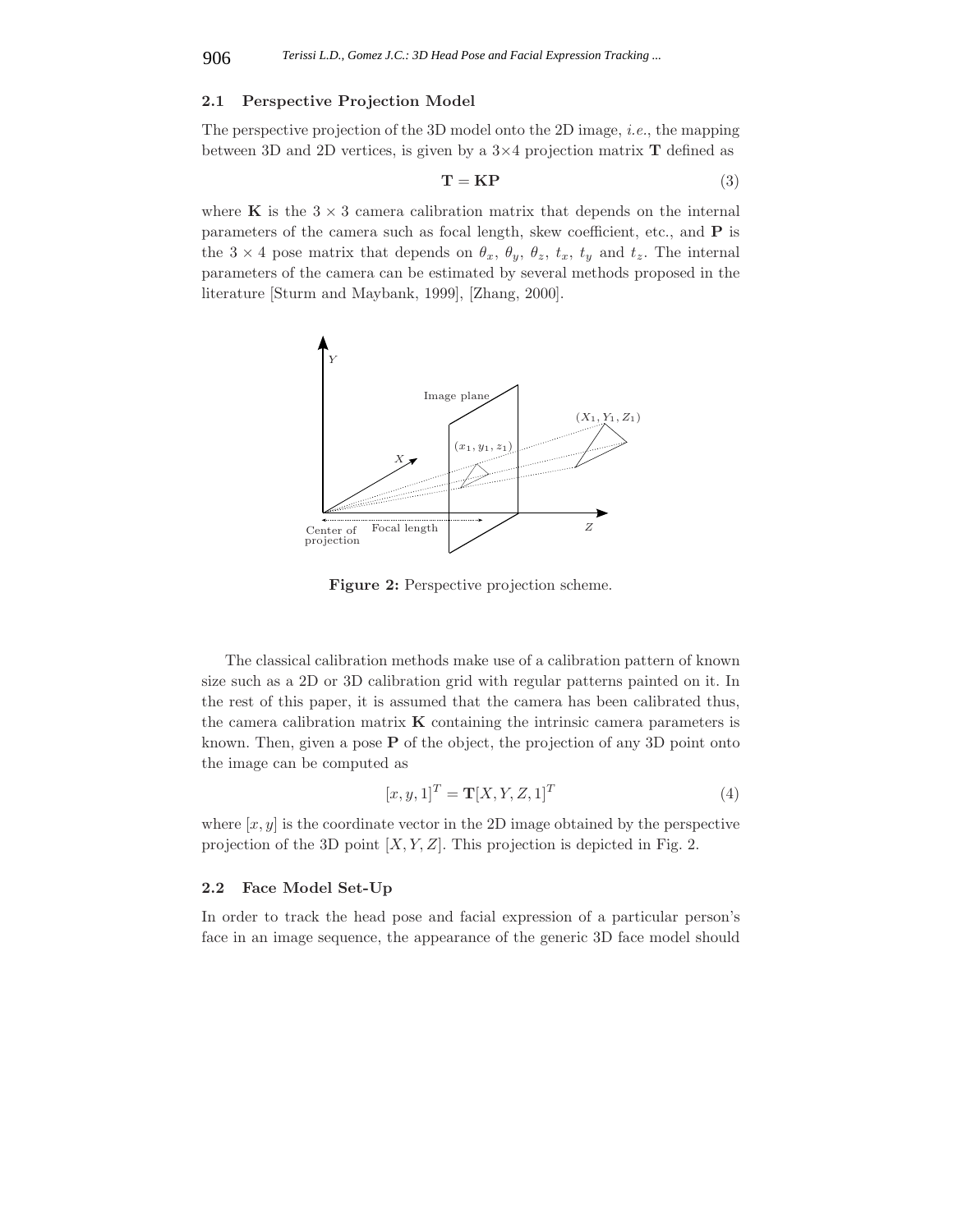be adapted to the current person's face. The appearance of the 3D face model is defined by the shape parameter vector  $\sigma$ . Thus, the values of vector  $\sigma$  are computed in order to fit the 3D face model to the person's face. Since vector  $\sigma$  only modifies the face model's appearance, it should be computed only once, either automatically or manually, to adapt the 3D face model to the person's face and it remains constant during the tracking. In this work, the generic 3D face model is adapted to the person's face to be tracked using one image of the person facing the camera. The adaptation is obtained by modifying the values of the shape parameter vector  $\sigma$  in order to adjust the appearance of the 3D face model to the person's face. To simplify this registration process, the 3D face model is projected onto the image and the values of the shape parameters are manually adjusted using a set of sliders in a graphical interface, as can be seen in Fig. 3. As a result of this process, the shape parameter vector  $\sigma$  is obtained and a textured face model is created using the texture from the input face image. The proposed tracking algorithms use this textured face model to create reference images, hereafter referred as "keyframes" (offline information), for estimating the current head pose and facial expression. Figure 4 shows four keyframes created from the texture face model with different positions, *i.e.*, with different poses **P**.



**Figure 3:** 3D face model manual adaptation.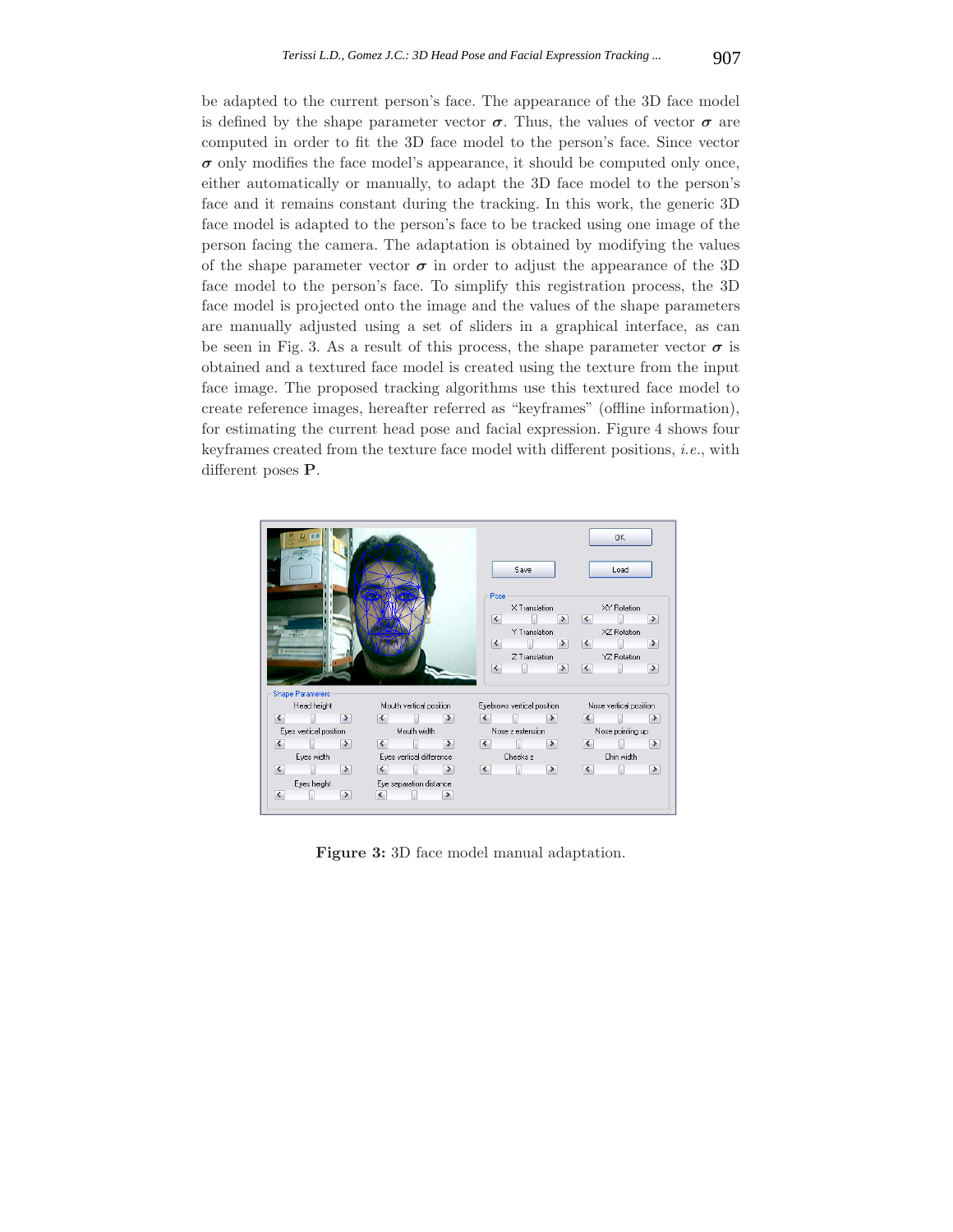







Figure 4: Keyframes created from the textured face model in different positions.

 $\qquad \qquad \textbf{(c)}\qquad \qquad \textbf{(d)}$ 

## **3 Tracking 3D Model Vertices Projections**

The tracking method proposed in this paper consists in estimating the pose and facial animation parameters of the 3D model for each frame of a video sequence. As mentioned before, these estimations rely on the correspondence between 3D face model and 2D image features, *i.e.*, the projection of the 3D model vertices onto the current frame. In this section, the proposed algorithms for tracking the 3D model vertices frame by frame are described. The proposed algorithms for head pose and facial expression estimation are described in section 4. For a particular frame, these estimations are performed by taking into account both the previous frame and a keyframe. The following subsections describe the proposed algorithms to find the projection of the model vertices onto the current frame based on the previous frame (subsection 3.1) and based on the keyframe (subsection 3.2).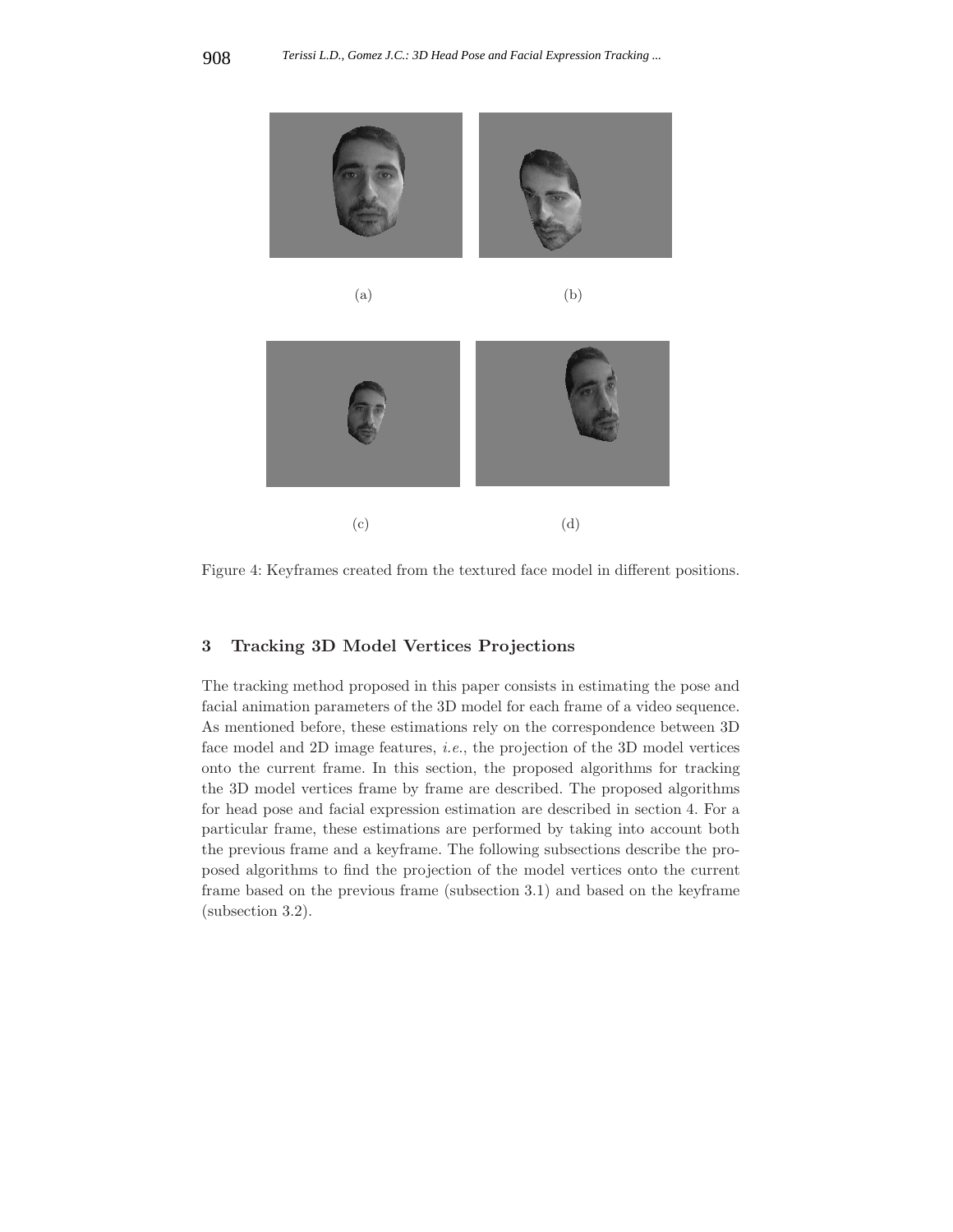#### **3.1 Tracking based on Previous Frame**

Assuming that the pose of the face at frame  $(t-1)$ , denoted as  $P_{t-1}$ , is known, the projection of each 3D model vertex  $g_i$  at frame  $(t-1)$  is also known because it can be computed by Eq. (4). Let  $\mathbf{m}_i^{t-1}$  be the projection onto the image at frame  $(t-1)$  of the 3D model vertex  $\mathbf{g}_i$ . At frame t, the new projection  $\mathbf{m}_i^t$  of the 3D model vertex  $g_i$  is estimated using the pyramidal Lucas-Kanade optical flow method [Lucas, 1984, Wu, 1995]. This method tries to establish correspondences of invariant features between time-varying images. In this case, the method finds the correspondence between  $\mathbf{m}_i^{t-1}$  and  $\mathbf{m}_i^t$  in frames  $(t-1)$  and  $t$ , respectively. In this way, it can be considered that the 3D vertex  $g_i$  is projected onto  $m_i^t$ at frame t. This procedure is illustrated in Fig. 5. The method also computes a value related with the level of confidence in the estimation of the new position of the 2D feature. If this error surpasses a given threshold, the projection is not used for the estimation of the head pose and the facial expression described in section 4.



Figure 5: Estimation of the projection  $\mathbf{m}_i^t$  of the 3D model vertex  $\mathbf{g}_i$  at frame t, based on the location at the previous frame  $(\mathbf{m}_i^{t-1})$ .

#### **3.2 Keyframe-based Tracking**

The above described tracking method, used to find the correspondences between 2D features in two different images, gives good results when there is very small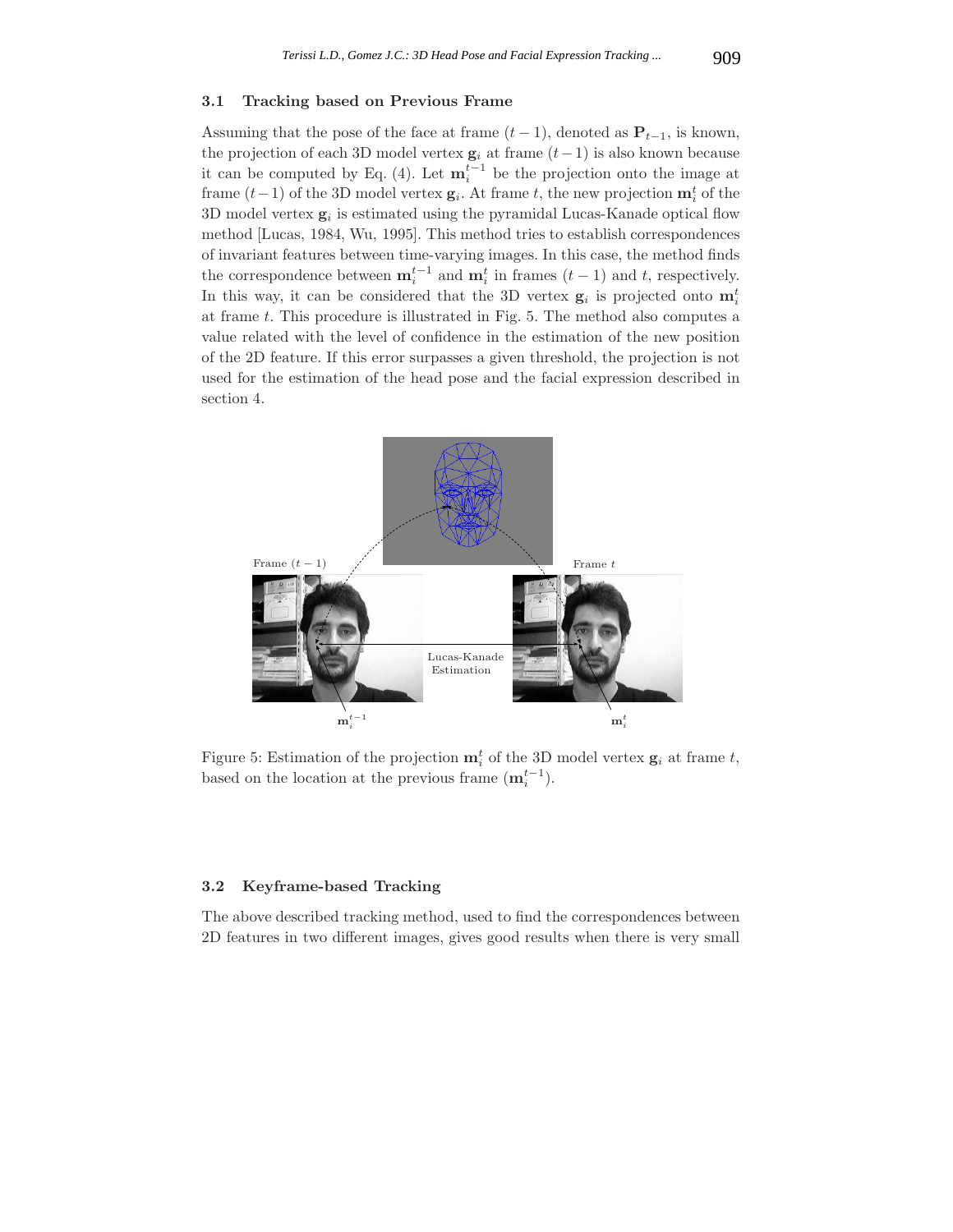perspective distortion between the two frames. Thus, it is well suited for the case of consecutive frames. However, since the algorithm is applied recursively from frame to frame, it is not robust from the point of view of error accumulation. In addition, it is prone to lose a partially occluded target object and it tends to drift when there is jitter in the images. To overcome these drawbacks, the information from the previous frame is combined with keyframe information. The projection of the 3D model vertices  $\mathbf{g}_i$  onto the keyframe image, denoted as  $\mathbf{m}_i^k$ , are known and they remain fixed. Thus, there is no tracking error accumulation if the projections of the model vertices are estimated from the keyframe. Similarly to the tracking described in the previous section, the keyframe image is used to estimate the projection of the 3D face model vertices onto the current frame t by the pyramidal Lucas-Kanade optical flow method. The projection of the  $i$ -th vertex, estimated from the keyframe, is denoted as  $\widetilde{\mathbf{m}}_i^t$ . Then, it is assumed that the model 3D vertex  $\mathbf{g}_i$ , projected onto  $\mathbf{m}_i^k$  at keyframe, is projected onto  $\widetilde{\mathbf{m}}_i^t$ at frame t.

In order to obtain good point matching using the pyramidal Lucas-Kanade optical flow method, the perspective distortion between the current frame image and the keyframe should be relatively small, *i.e.*, the viewpoints, or poses, of the face at the current frame and at the keyframe should be similar, ideally equal. As in the case of estimating the projection from the previous frame, it can be assumed that the pose at the previous frame  $(\mathbf{P}_{t-1})$  is close to the pose at the current frame  $(\mathbf{P}_t)$ . Thus, before applying the Lucas-Kanade algorithm, the keyframe is created from the textured face model with pose equal to  $P_{t-1}$ . Figure 6 depicts this procedure. In this paper only one keyframe is used, but the proposed algorithms can be adapted to use several keyframes.

#### **4 Head Pose and Facial Expression Estimation**

Head pose and facial expression of the 3D face model are parameterized by matrix **P** and animation parameter vector  $\alpha$ , respectively. Figure 7 depicts a block diagram of the proposed algorithm for head pose and facial expression estimation at each video frame. As it can be seen, head pose and facial expression are estimated in two separate stages. In a first stage, head pose is estimated based on the current frame t, the previous frame  $(t - 1)$  and the keyframe using  $P_{t-1}$ . Then, the keyframe is updated using the new head pose  $P_t$  and it is merged with the current and previous frames, to estimate the animation parameter vector  $\alpha$ . Both stages use the methods described in subsections 3.1 and 3.2 to find the correspondence between the 3D model vertices and the pixel position in each image. The tracking system also includes a stage to detect when the tracker loose the target. This block determines if the tracking should be re-initialized or not. The following subsections describe the proposed head pose and facial expression estimation algorithms.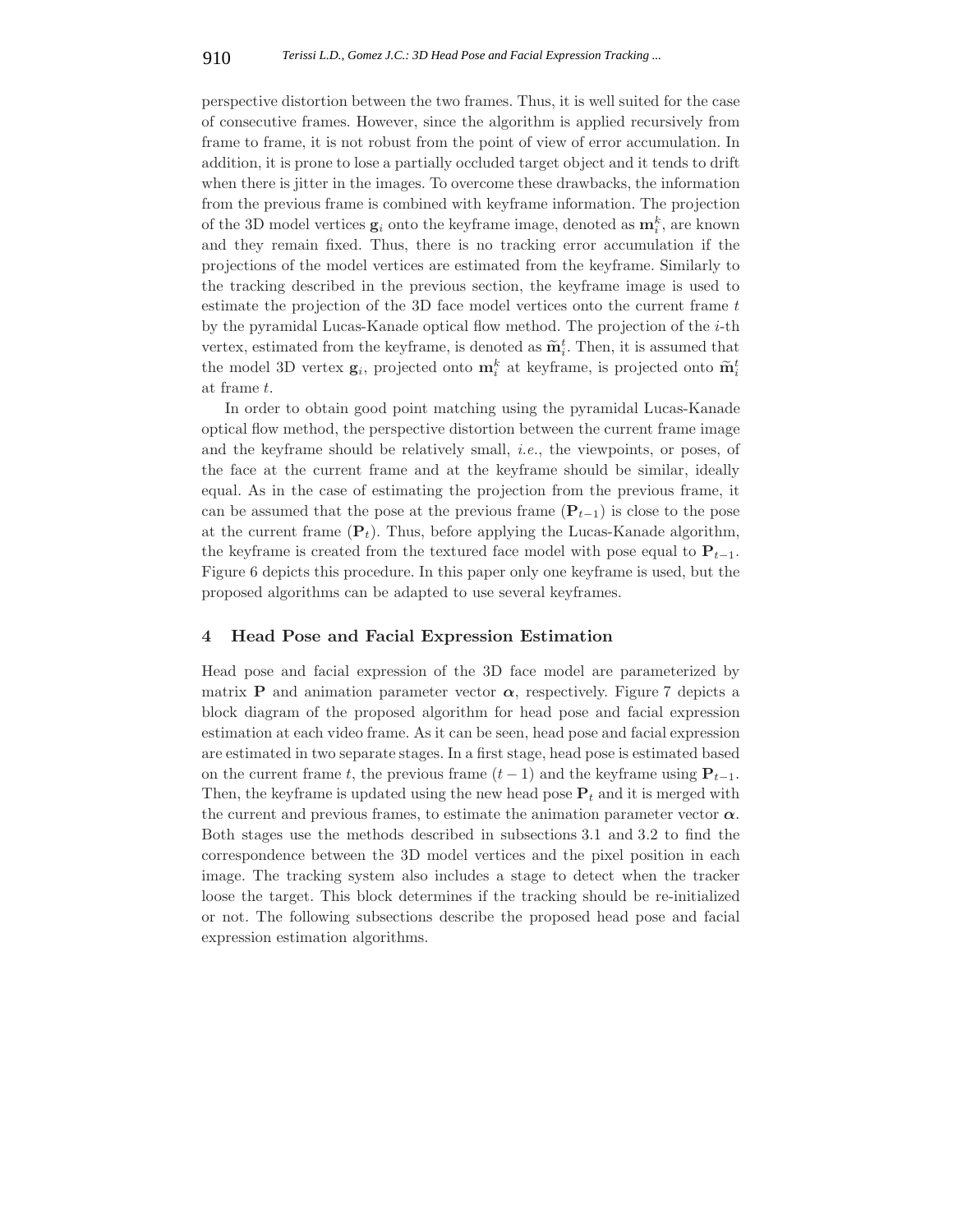

Figure 6: Estimation of the projection  $\widetilde{\mathbf{m}}_i^t$  of the 3D model vertex  $\mathbf{g}_i$  at frame t, based on the location at the keyframe  $(\mathbf{m}_i^k)$ .

#### **4.1 Head Pose Estimation**

The head pose is estimated based on the projection of a set of 3D face model vertices onto the current frame. In order to estimate the head pose independently of the facial expression, this set is composed by 3D vertices which positions are not related with facial expressions such as mouth and eyebrows movements. Let  $\mathcal{Q}_p$  be a set with the indices of the model vertices used for head pose estimation. To estimate  $P_t$ , the methods described in sections 3.1 and 3.2 are used to compute the projections of the vertices with indices in  $\mathcal{Q}_p$  on the current frame from the previous frame and the keyframe, respectively. Then, the head pose at time t is estimated by searching the matrix  $P$  that best match the projections of the 3D vertices at  $\mathbf{m}_i^t$  and  $\widetilde{\mathbf{m}}_i^t$  computed from the previous frame and the keyframe, respectively. Optimal values of **P** can be computed by solving the following minimization problem

$$
\hat{\mathbf{P}} = \underset{\mathbf{P}}{\arg \min} \left\{ V_p(\mathbf{P}, \mathcal{Q}_p) \right\} \tag{5}
$$
\n
$$
V_p(\mathbf{P}, \mathcal{Q}_p) = \sum_{i \in \mathcal{Q}_p} \left[ \rho_T \left( \| \varphi_p(\mathbf{g}_i, \mathbf{P}) - \mathbf{m}_i^t \|^2 \right) + \right. \\
\left. + \rho_T \left( \| \varphi_p(\mathbf{g}_i, \mathbf{P}) - \tilde{\mathbf{m}}_i^t \|^2 \right) \right] \tag{6}
$$

where  $\varphi_p(\mathbf{g}_i, \mathbf{P})$  denotes the projection of 3D vertex  $\mathbf{g}_i$  given the pose **P** and  $\rho_T$  is the Tukey M-estimator used for reducing the influence of wrong matches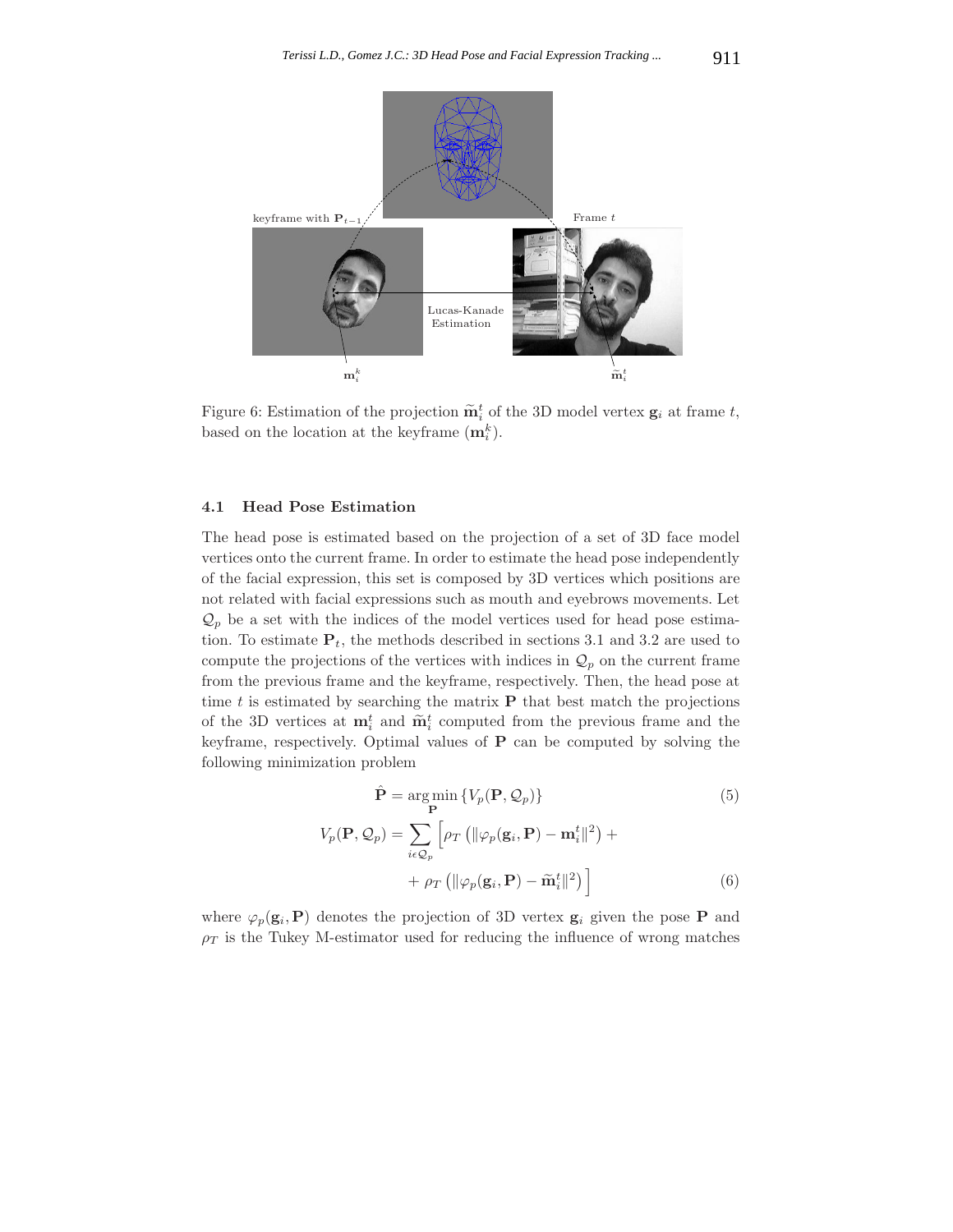

Figure 7: Schematic representation for head pose and facial expression estimation at frame t.

[Huber, 1981]. Finally, the minimization problem in Eq. (5) is solved by the Levenberg-Marquardt algorithm [Levenberg, 1944, Marquardt, 1963] using the actual pose as initial value for the estimation. Since the initial conditions are close to the actual values, the algorithm converges in few iterations.

## **4.2 Facial Expression Estimation**

The idea for estimating the facial expression, parameterized by vector  $\alpha$ , is similar to the one used to estimate the head pose described above, *i.e.*, search for the values of  $\alpha$  that best match the estimated projections of a set of 3D vertices onto the current frame. In this case, the 3D face model is not rigid but it is treated as a deformable model, where the position of its vertices are modified by  $\alpha$  as describes Eq. (1). As was described in subsection 2, the Animation Units matrix **A** controls the movements of several parts of the face model. Without loss of generality, in this work only the following six actions were considered, which are enough to cover most common facial expressions (mouth and eyebrow movements).

- 
- 
- Jaw drop. Lip stretcher.<br>• Lip corner depressor. Upper lip raiser. • Lip corner depressor.<br>• Eyebrow lowerer.
	-
	-
- 
- $\bullet$  Outer eyebrow raiser.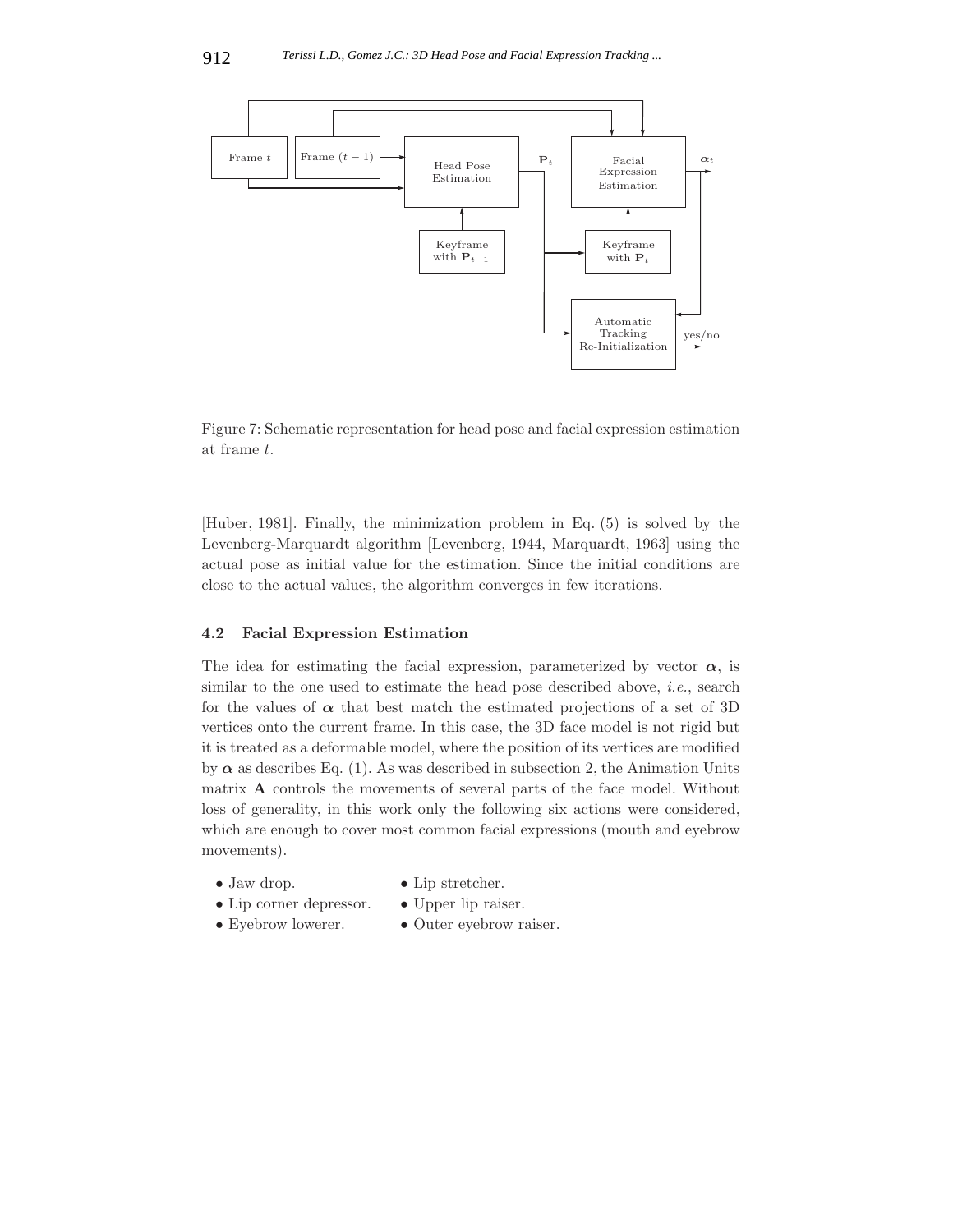Let  $\mathcal{Q}_F$  be a set containing the indices of the model vertices related with the above mentioned actions. Analogously to the case of head pose estimation, the projections of the vertices in  $\mathcal{Q}_F$  onto the current frame from the previous frame and from the keyframe are computed. In this case, the keyframe is previously updated to the pose  $P_t$ , as is depicted in Fig. 7. Denoting with  $m_i^t$  and  $\tilde{m}_i^t$ the projection computed from the previous frame and the keyframe images, respectively, optimal values of  $\alpha$  can be computed by minimizing the following cost function,

$$
V_F(\boldsymbol{\alpha}, \mathbf{P}_t, \mathcal{Q}_F) = \sum_{i \in \mathcal{Q}_F} \left[ \rho_T \left( \|\varphi_\alpha(\mathbf{g}_i, \mathbf{P}_t, \boldsymbol{\alpha}) - \mathbf{m}_i^t\|^2 \right) + \right. \\ \left. + \rho_T \left( \|\varphi_\alpha(\mathbf{g}_i, \mathbf{P}_t, \boldsymbol{\alpha}) - \widetilde{\mathbf{m}}_i^t\|^2 \right) \right] \tag{7}
$$

where  $\varphi_{\alpha}(\mathbf{g}_i, \mathbf{P}_t, \alpha)$  denotes the projection of the 3D vertex  $\mathbf{g}_i$  given the pose  $P_t$  and the animation parameter vector  $\alpha$ . That is,

$$
\hat{\alpha} = \underset{\alpha}{\arg\min} \{ V_F(\alpha, \mathbf{P}_t, \mathcal{Q}_F) \}
$$
\n(8)

Finally, the minimization problem in Eq. (8) is solved by the Levenberg-Marquardt algorithm [Levenberg, 1944, Marquardt, 1963].

#### **4.3 Tracking Initialization and Automatic Re-Initialization**

To detect the head pose in the first frame, where no information about the previous frame is available, the algorithm proposed in [Viola and Jones, 2004] is used. This algorithm requires the head to be facing the camera and it delivers a rectangular region containing the face. If a face is detected in the current image, the system tries to determinate if the detected face corresponds to the person's face to be tracked, *i.e.*, the one used in the manual adaptation of the 3D face model. This decision is made by comparing the image of the detected face with the keyframe facing the camera. To perform this comparison, the keyframe is scaled according to the size of the detected face, and it is correlated with the current frame. If the computed correlation surpasses a given threshold, the system decides that the face has been detected. Then, the above described estimation algorithms are used to compute the current pose and facial expression and the tracking continues recursively. If the algorithm proposed in [Viola and Jones, 2004] does not detect a face at the current frame or if the computed correlation is smaller than the threshold, the current frame is discarded and the same procedure is applied on the next frame. Thus, tracking will not be started until the person's face is facing the camera.

As many tracking algorithms, the tracker proposed in this paper can break down in some conditions, such as when the image gets blurred or the quality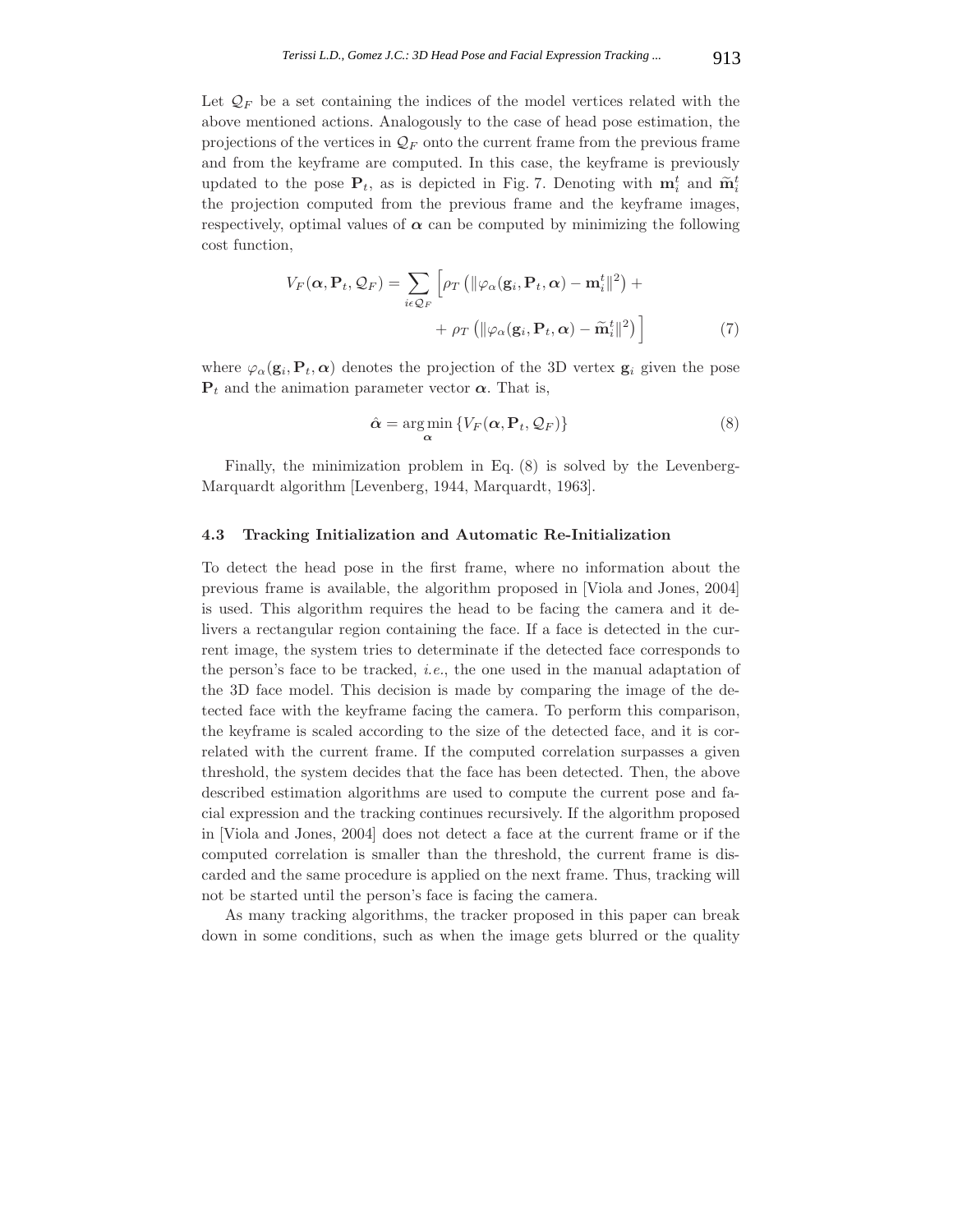is not sufficient for the feature detection or when the target disappears from the visual field of the camera. In order to avoid the divergence of the tracking algorithm, the keyframe is compared with the region of the current image that corresponds to head pose and facial expression estimation. This comparison can be done at every frame or periodically. When the tracker loose the target, the difference between the keyframe and the current estimated face will be increased. If this difference surpasses a given threshold, the tracking is re-initialized. This procedure prevents tracker's divergence, but it also allows a continuous tracking when the person's face disappears and appears into the camera visual field.

### **5 Experimental Results**

To evaluate the performance of the head pose and facial expression tracking algorithms proposed in this paper, two video databases were used, *viz.* , the database described in [La Cascia et al.,  $2000$ ]<sup>1</sup> for head pose tracking, and a database<sup>2</sup> compiled by the authors of this paper. The databases consist of videos with persons talking and moving their faces in front of a camera. The videos were recorded using a standard webcam at a rate of 30 frames per second, with a resolution of  $320\times240$  pixels. In order to test the ability of the proposed algorithms to work properly in different situations, videos containing partial face occlusions and changes in the distance between the camera and the face were recorded. The algorithms were implemented in C++ and the evaluation was performed on a 2.53GHz Intel Core 2 Duo processor. Although the implementation of the algorithms was not optimized for speed, the tracking can be made up to 22 fps. A further optimization of the algorithms would allow them to run in real-time. To perceptually evaluate the tracking algorithms, the wireframe of the face model, with the estimated pose and facial expression, was superimposed over each video frame. Additionally, a synthesized textured head model was animated to be compared with the actual video. A sequence of frames of the actual video and the animated model is shown in Fig. 8(a).

Figure 8(a) shows a sequence of frames from video *video 1.avi* where only mouth movements (no face occlusion or head movements) are present. An accurate tracking of the mouth movements can be observed from the figure. A sequence of frames from video *video 2.avi* where head movements and changes in the distance to the camera are present is shown in Fig. 8(b). Also here, an accurate tracking can be observed. The algorithm compensates for the changes in scale of the object being tracked.

Figure 9(a) shows a sequence of frames from video *video 3.avi* where there are scale changes and partial occlusion of the face. The video sequence shows

 $^{\rm 1}$ http://www.cs.bu.edu/groups/ivc/HeadTracking/ $^{\rm 2}$ http://www.fceia.unr.edu.ar/lsd/mrg/audiovisual/jucs09\_videos/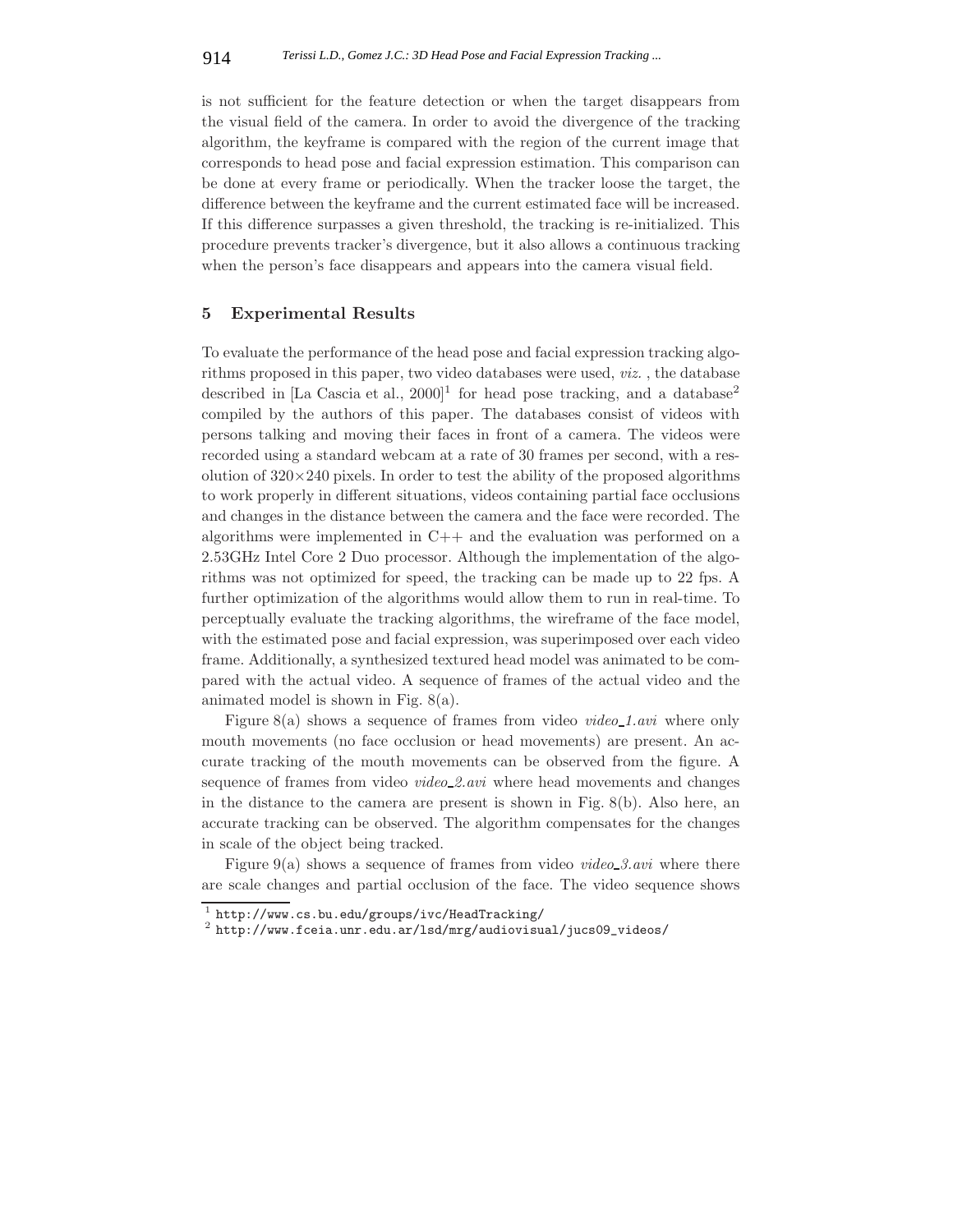

(a)

Fe

(b)

Figure 8: (a) Frames from  $video\_1.avi$  where mouth movements are tracked correctly. (b) Frames from *video 2.avi* where head movements and changes in the distance to the camera are present.

the tracked face getting closer to the camera and partially coming out from the visual field of the camera. It can be observed that the face is tracked correctly even when partial occlusion of the face takes place.

To evaluate the performance of the proposed tracking algorithms in the presence of more than one face in the scene, a video (*video 4.avi*) with two persons was recorded. A sequence of frames of this video is shown in Fig. 9(b). It can be observed that the tracking results are not affected by the presence of other faces in the scene. Figure 10 shows a sequence of frames from video *jam1.avi*, included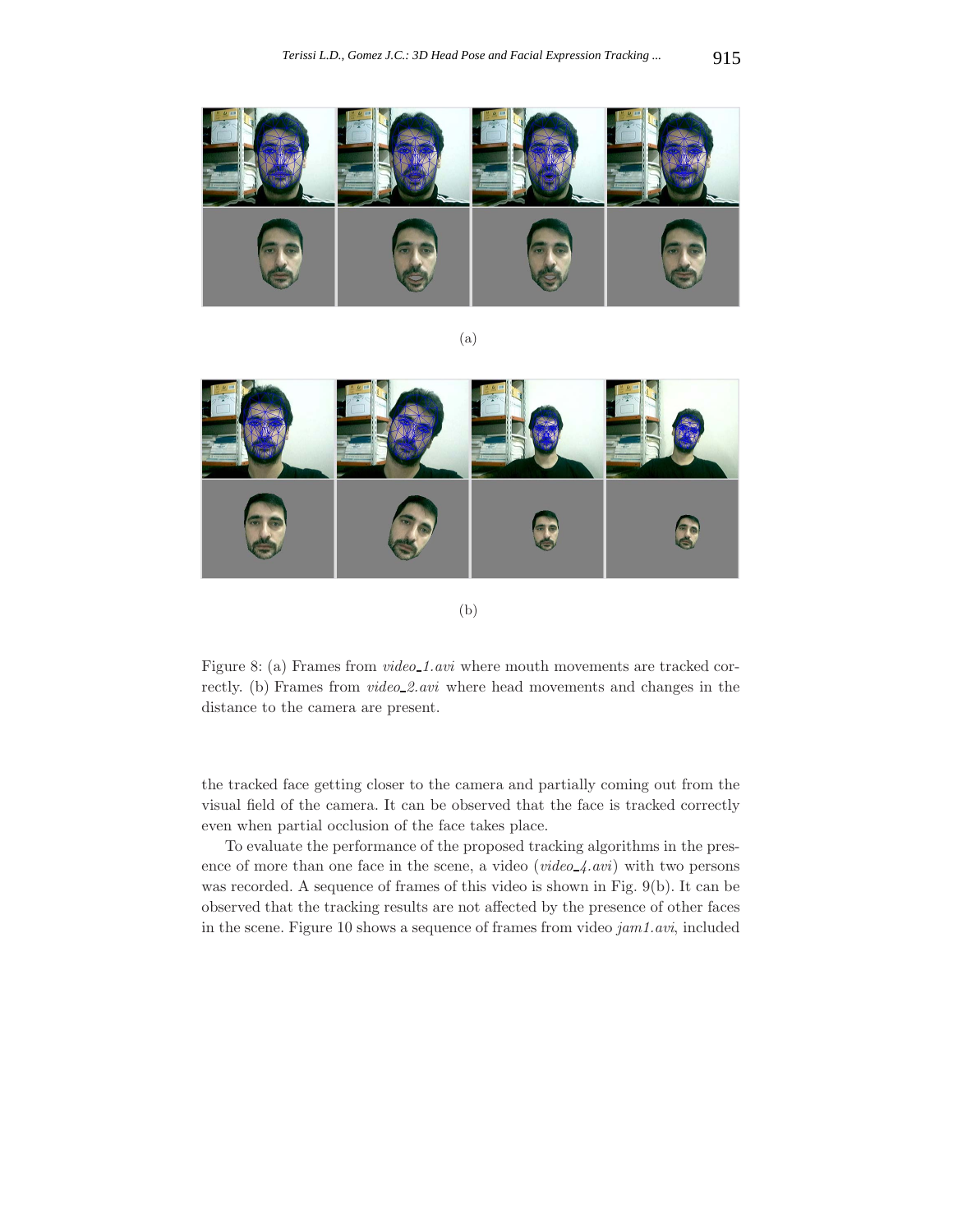

(a)



(b)

Figure 9: (a) Frames from *video 3.avi* where partial occlusion occurs. (b) Frames from *video 4.avi* where there are two persons in the scene.

in the database described in [La Cascia et al., 2000], where head translation and rotation are present.

The database described in [La Cascia et al., 2000] provides ground truth data collected via a "Flock of Birds" 3D magnetic tracker attached on the subjects head. However, due to the *Candide 3* model specification, the pose of the model used by the proposed algorithms is referenced to a coordinate system that is located near the nose, thus, both coordinate systems are different. For that reason, ground truth data was manually collected to evaluate the algorithms quantitatively. In Fig. 11, the estimated 3D pose parameters during tracking (solid line)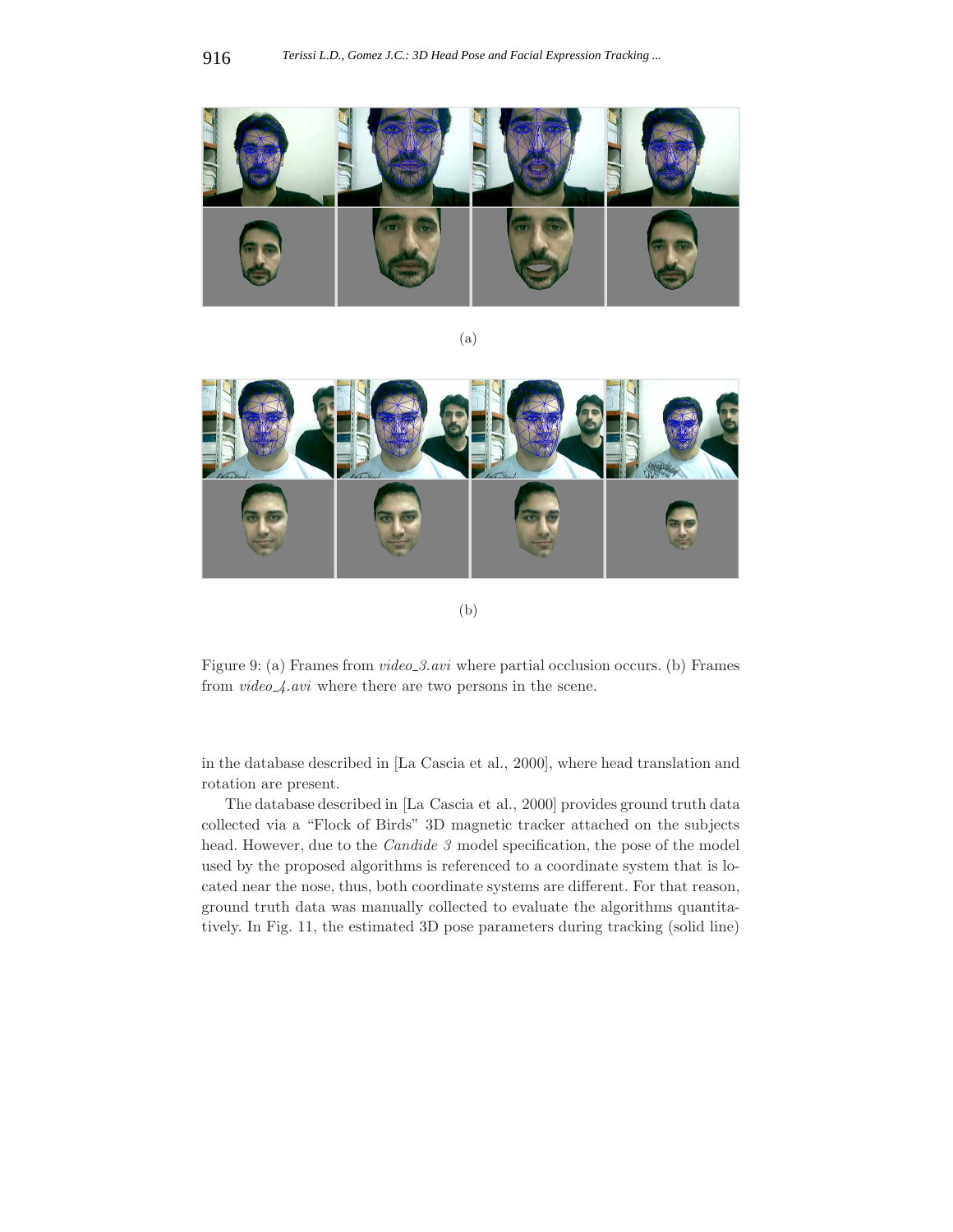

Figure 10: Frames from video *jam1.avi*, included in the database described in [La Cascia et al., 2000], where head translation and rotation are present.



Figure 11: 3D head pose tracking. The graphs show the estimated 3D pose parameters during tracking (solid line) compared to ground truth (dashed line), computed from the sequence *video 2.avi*.

and ground truth data (dashed line) are compared, computed from the sequence *video 2.avi*. It can be seen that the head pose is tracked correctly, even in the presence of significant head translation and rotation. Figure 12 shows the comparison between estimated facial animation parameters (solid line) and ground truth data (dashed line) extracted from the sequence *video* 1.*avi*. In particular, the parameters associated with mouth movements are shown. Also here, it can be observed that the parameters are accurately estimated.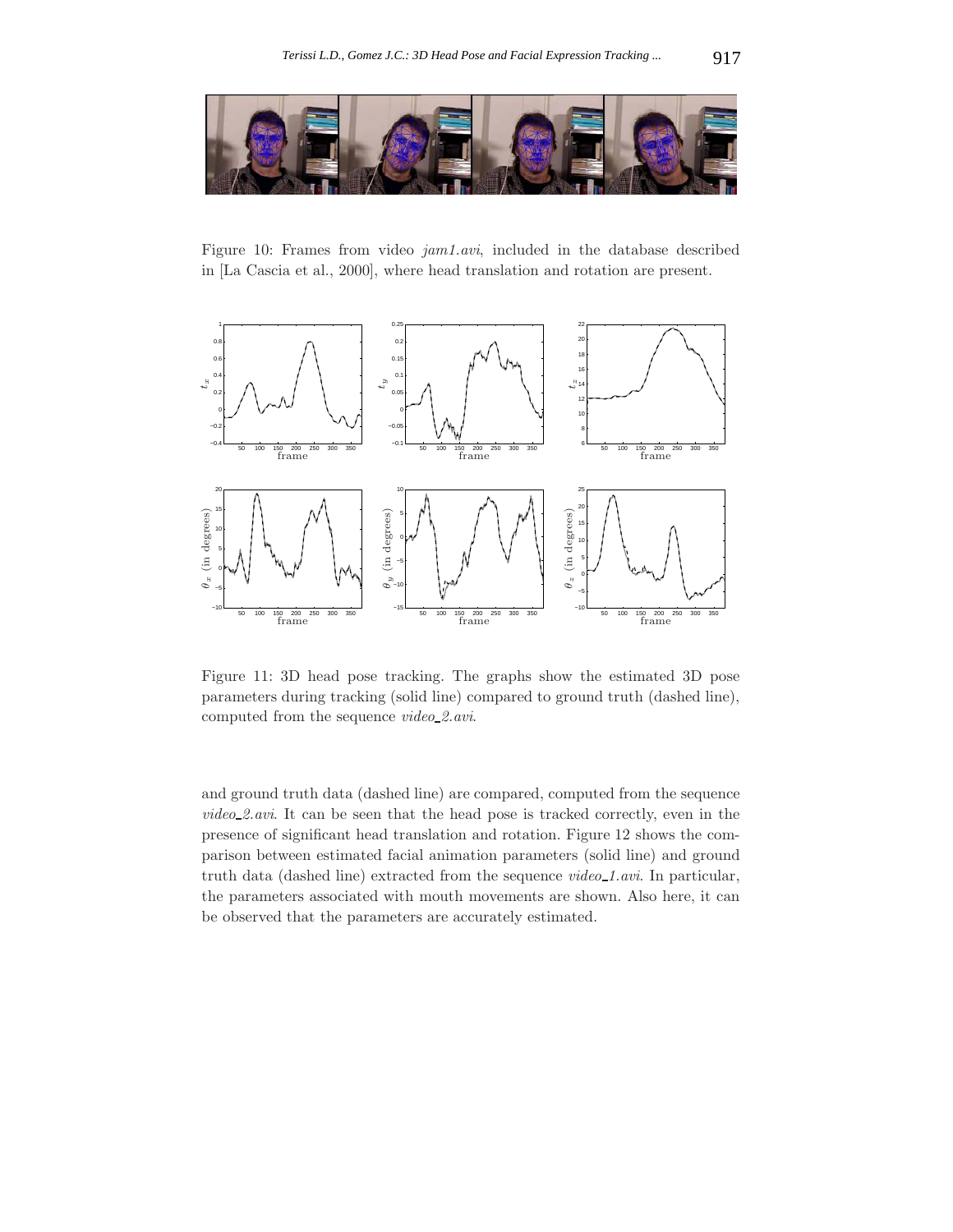

Figure 12: Facial expression tracking. The graphs show the estimated facial expression parameters during tracking (solid line) compared to ground truth (dashed line), computed from the sequence *video 1.avi*.

## **6 Conclusions and Future Work**

In this paper, algorithms for markerless 3D head pose and facial expression tracking, based on monocular image sequences (single camera), were presented. A combination of feature-based and model-based approaches for pose estimation is the base of the proposed algorithms. The algorithms were evaluated both perceptually and quantitatively with two video databases. The tracking algorithm is made person-independent by adapting a generic 3D face model to the particular face. Both perceptual and quantitative results are similar to the ones obtained with other state-of-the-art methods. In contrast to other methods in the literature, the proposed method does not require a training stage. It only requires an image of the person's face to be tracked facing the camera, to which the model is fitted manually through a graphical user interface. This fitting procedure can be performed in a couple of minutes. To perceptually evaluate the tracking algorithms, the wireframe of the face model, with the estimated pose and facial expression, was superimposed over each video frame. Additionally, a synthesized textured head model was animated to be compared with the actual video. Simulation results show that the proposed tracking method correctly estimates the head pose and facial expression, even when occlusions, changes in the distance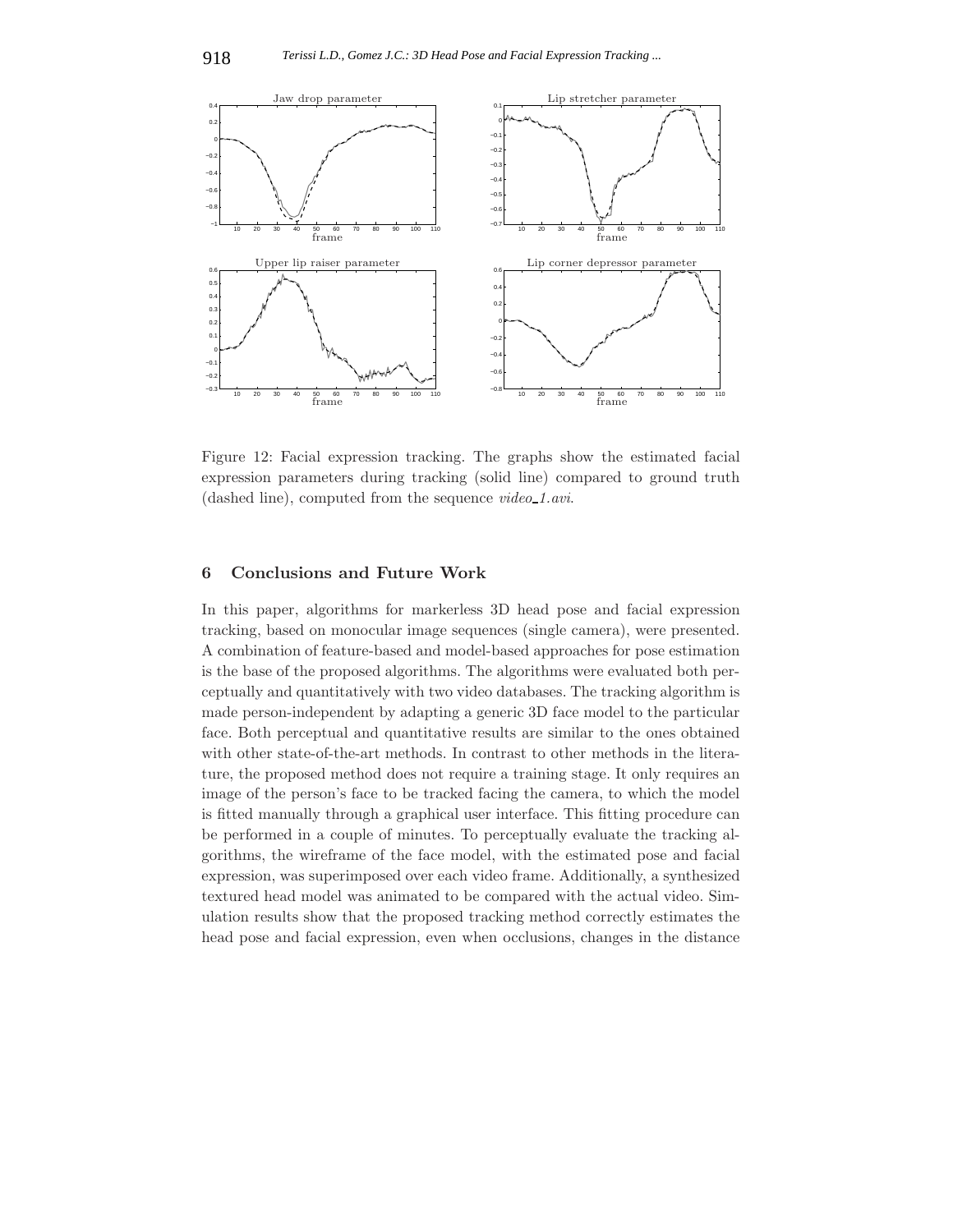to the camera and presence of other persons in the scene, occur. Although the algorithms were not optimized for speed, they run near real time at 22 fps. The proposed system delivers separate head pose and facial expression information. Since information related with facial expression is independent from head pose information, the tracking algorithms could be used for facial expression analysis as well.

Future work will focus on the development of algorithms for adapting the appearance of the generic 3D face model to the person's face automatically rather than manually, and also on the speed optimization of the presented algorithms, in order for them to run in real-time. The tracking system presented in this paper will be integrated to the speech-driven facial animation system described in [Terissi and Gómez, 2008]. In particular, extracted facial expression information will be combined with speech information.

#### **References**

- [Ahlberg, 2001] Ahlberg, J.: "An updated parameterized face"; Technical Report LiTH-ISY-R-2326; Department of Electrical Engineering, Linköping University, Sweden (2001).
- [Busso and Narayanan, 2007] Busso, C., Narayanan, S. S.: "Interrelation between speech and facial gestures in emotional utterances: A single subject study"; IEEE Transactions on Audio, Speech, and Language Processing; 15, 8 (2007), 2331–2347.
- [La Cascia et al., 2000] La Cascia, M., Sclaroff, S., Athitsos, V.: "Fast, reliable head tracking under varying illumination: an approach based on registration of texturemapped 3D models"; IEEE Transactions on Pattern Analysis and Machine Intelligence; 22, 2 (2000), 322-336.
- [Cristinacce and Cootes, 2006] Cristinacce, D., Cootes, T.: "Feature detection and tracking with constrained local models"; Proceedings of the British Machine Vision Conference; 929–938; Edinburgh, 2006.
- [Dornaika and Ahlberg, 2006] Dornaika, F., Ahlberg, J.: "Fitting 3D face models for tracking and active appearance model training"; Image and Vision Computing; 24 (2006), 1010–1024.
- [Huber, 1981] Huber, P.: Robust Statistics; Wiley, 1981.
- [Jimenez et al., 2008] Jimenez, J., Gutierrez, D., Latorre, P.: "Gaze-based interaction for virtual environments"; Journal of Universal Computer Science; 14, 19 (2008), 3085–3098.
- [Levenberg, 1944] Levenberg, K.: "A method for the solution of certain nonlinear problems in least-squares"; The Quarterly of Applied Mathematics; 2 (1944), 164–168.
- [Li et al., 2007] Li, Z., Fu, Y., Yuan, J., Huang, T., Wu, Y.: "Query driven localized linear discriminant models for head pose estimation"; Procedding of IEEE International Conference on Multimedia and Expo; 1810–1813; Beijing, 2007.
- [Lucas, 1984] Lucas, B. D.: Generalized Image Matching by the Method of Differences; Ph.D. thesis; Robotics Institute, Carnegie Mellon University (1984).
- [Marquardt, 1963] Marquardt, D.: "An algorithm for least-square estimations of nonlinear parameters"; SIAM Journal on Applied Mathematics; 11 (1963), 431–441.
- [Murphy-Chutorian and Trivedi, 2009] Murphy-Chutorian, E., Trivedi, M. M.: "Head pose estimation in computer vision: A survey"; IEEE Transactions on Pattern Analysis and Machine Intelligence; 31, 4 (2009), 607–626.
- [Pallejà et al., 2008] Pallejà, T., Rubión, E., Teixido, M., Tresanchez, M., del Viso, A. F., Rebate, C., Palacin, J.: "Using the optical flow to implement a relative